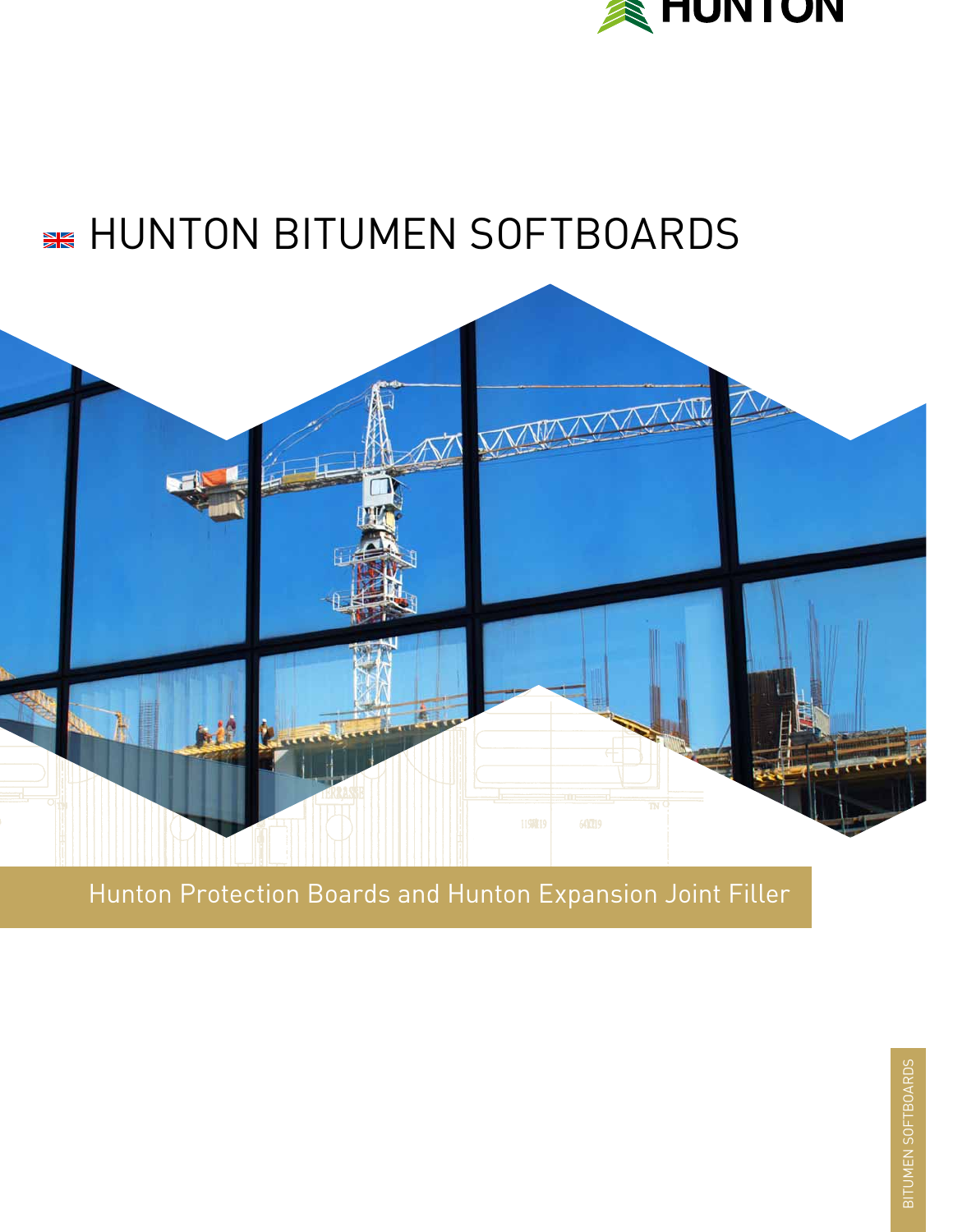# Hunton Fiber AS

### Sales

Our products are world-wide known for excellent racking, weather resistance and insulation properties. From our sales office in Asker, Norway, Hunton operates a highly skilled technical sales organisation. Our flexible and efficient organisational structure ensures optimal service and customer satisfaction.

### Markets

Our most important markets are The Middle East and Far East, Norway, Sweden, Denmark, Finland, Ireland and the United Kingdom. Export accounts for about 50% of sales. The company has over 100 employees divided into several locations; Gjøvik, Asker (Oslo), Sweden and Finland. The head office is based at Gjøvik, Norway.

### Environmental friendly

As an example of our commitment to developing energy-saving products, Hunton received in 2008 a reward from the Norwegian Energy council. This stands as an example of Huntons leadership and environmentally friendly innovation.

### ISO 9001 certifi ed

يبلو

Hunton is ISO 9001 certified. For Hunton Fiber AS this entails procedures that cover all business activity, monitoring to ensure excellent supply, record keeping, quality control and regular process review for





- Bitroc® for sheathing timber and steel frame buildings.
- Sarket™ for warm roof constructions.
- Silencio<sup>®</sup> for underfloor sound insulation.
- Silencio Thermo<sup>®</sup> for sound insulation and underfloor piped heating.
- Silencio El® for sound insulation and electrical heating.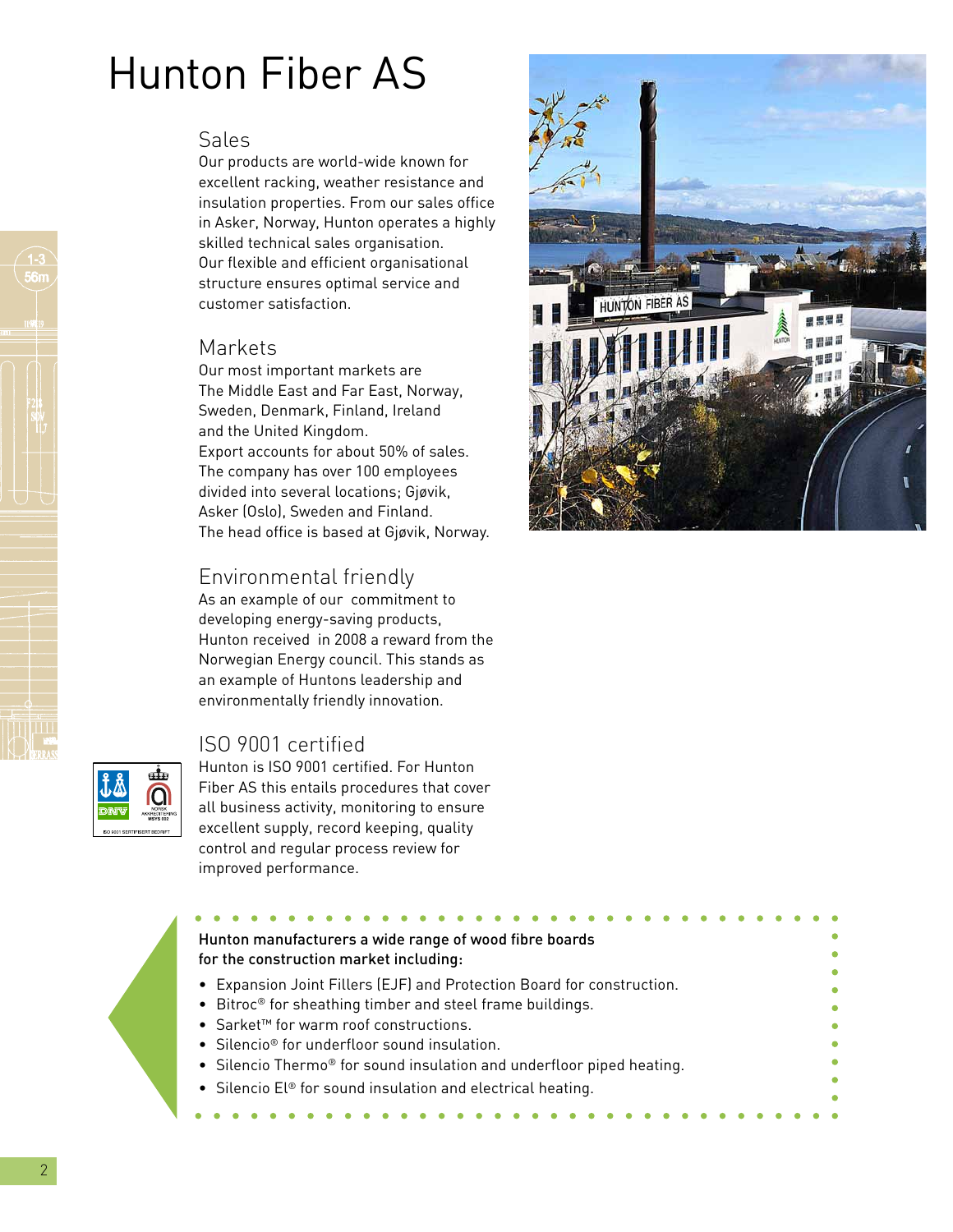# Product safety data sheet

Hunton Bitumen Softboard is produced in Norway from wood fibre taken as waste chips, sawdust and off-cuts from sawmills located close to our plant. All of our suppliers conform to the Norwegian laws regarding sustainability of the environment and forest management and are PEFC certified. Our production process converts this waste material with only the addition of natural bitumen, waste newsprint and water into a board material.

### Health hazards

There are no particular hazards to health caused by contact other than to take care when lifting to avoid injury. Gloves can be worn to protect hands from small splinter or sharp edges.

### Fire and explosion hazards

There is no risk of explosion associated with the products in its solid form although processors should ensure that fine dusts or chips are not allowed to build up around machinery or buildings and so avoid the risk of dust explosion in the event of fire.

### Transport precautions

No special precautions need to be taken other than to ensure adequate security of packs on vehicles.

### Bulk handling and storage

Weight restrictions on handling equipment such as forklift truck or hand trucks, etc. should be observed carefully. Bulk packs should be stored flat and level on bearers of uniform height. Bulk storage facilities should be dry and well ventilated.

### Processing considerations

End users performing sanding, cutting, profiling or hot pressing in confined environment should provide sufficient ventilation and extraction to maintain an environment which ensures compliance with the limits set for wood dust given by local authorities.

### Special considerations

Considerations must be made to ensure compliance with local environmental regulations.

### First aid

Dust or fiber in the eyes should be rinsed thoroughly with a suitable eye washing liquid. With remaining irritation, please contact a doctor.

### Integrated compounds

| Softboard           | <b>Bitumen</b>              |  |
|---------------------|-----------------------------|--|
|                     | impregnated                 |  |
| *Mood               | $62 - 87%$                  |  |
| Aluminium sulphate* | $1\%$                       |  |
| Water*              | $4 - 9%$                    |  |
| <b>Bitumen</b>      | $10 - 35%$                  |  |
| Formaldehyde        | $< 0,003$ mg/m <sup>3</sup> |  |

\* Typical values. Slightly variations can be expected depending on the product and quality produced.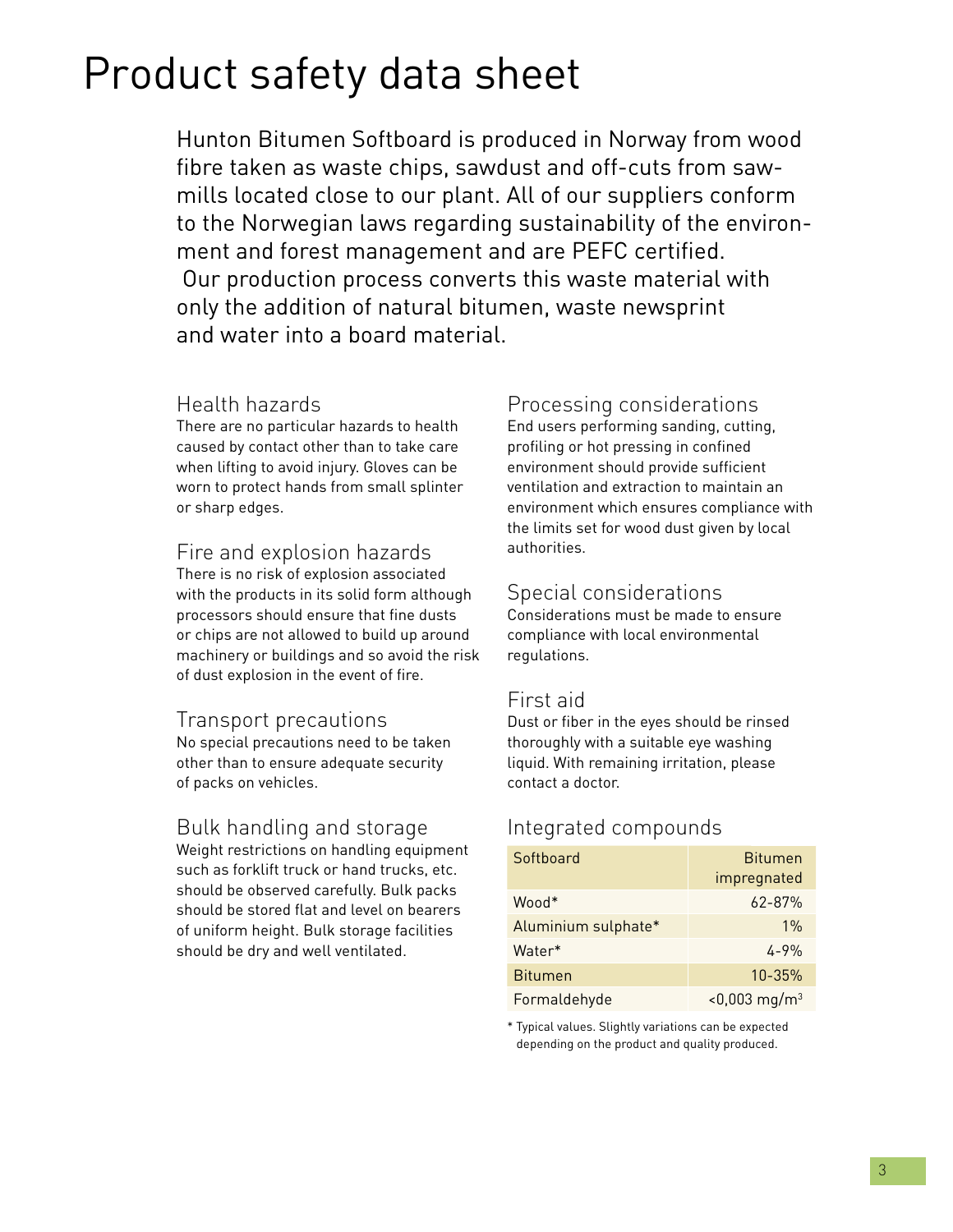# Bitumen Softboards

### Products

Hunton Protection Board and Hunton EJF (Expansion Joint Fillers) are softboards with a density of of 220 - 250 kg/m<sup>3</sup>. The boards are manufactured from pulp of Norwegian spruce, where the fibers are impregnated with bitumen to enhance water resistance, and sealed under high pressure during the process of manufacture.

Hunton Protection Board is primarily used to protect waterproofing materials from damage during normal construction activities or backfilling. Hunton EJF can be used in all Expansion Joints including roofs.

### Excellent quality

Hunton EJF and Hunton Protection Board are produced to industry specifications, in quality controlled manufacturing facilities in Norway. They can be used to meet even the most demanding of specifications and will fully protect the waterproofing membrane from the most aggressive and backfill materials.

### Product development

Hunton uses state-of-the-art-machinery and facility to produce high quality products. Technological advancements combined with sound know-how and staff expertise make it possible to offer products and building materials that are innovative, environmentally friendly and economical. Hunton Fiber constantly strives to develop new products, and meet new standards world wide.



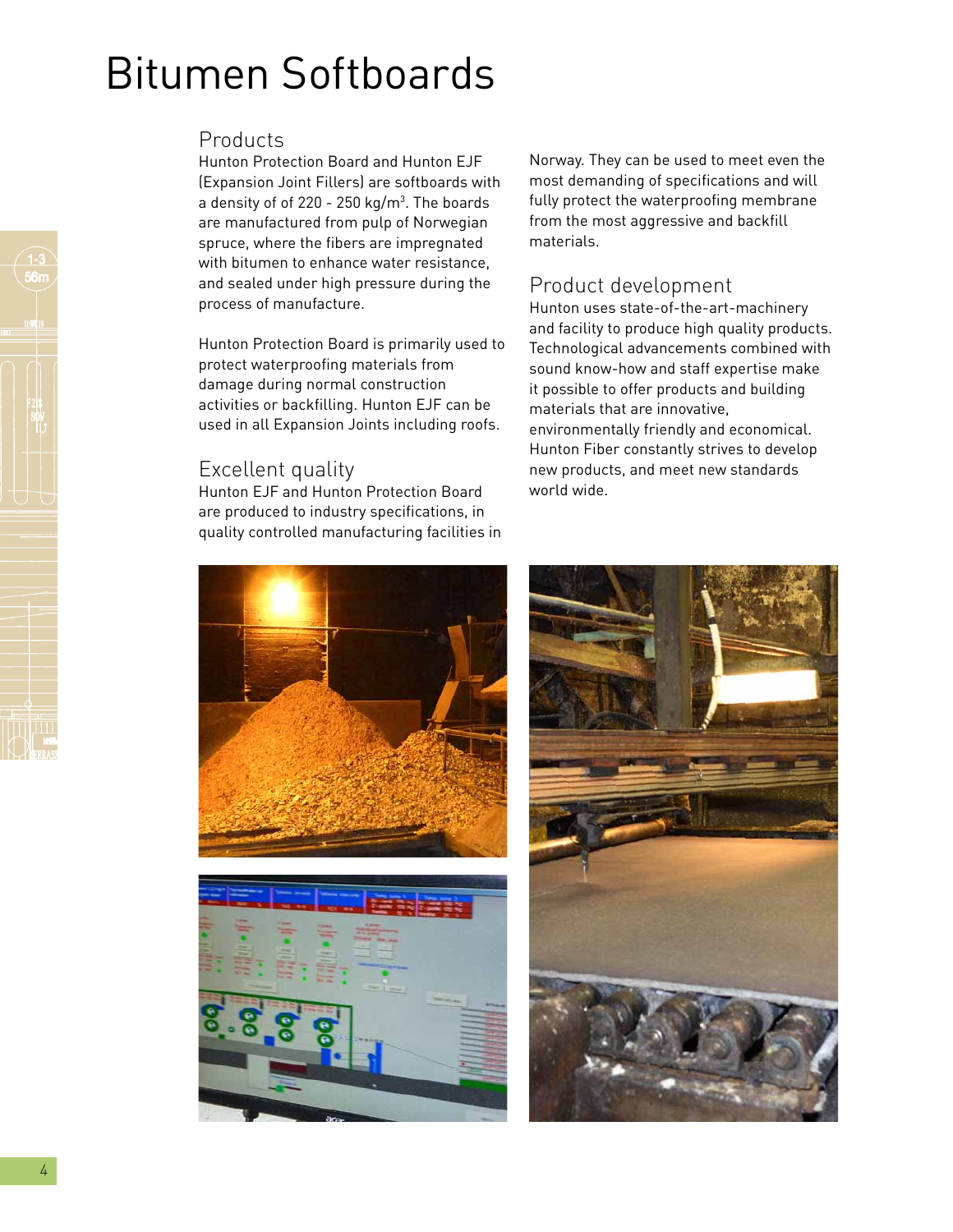

Hunton Bitumen Softboards consists of compressed wood fibres from Norwegian spruce, impregnated with Bitumen Emulsion. Hunton Bitumen Softboards comply in general with the requirements of the American and European Standard Specification for Fibre building boards (ASTM D-1751-08, EN 13986 / EN 622-4).



The boards are automatically packed.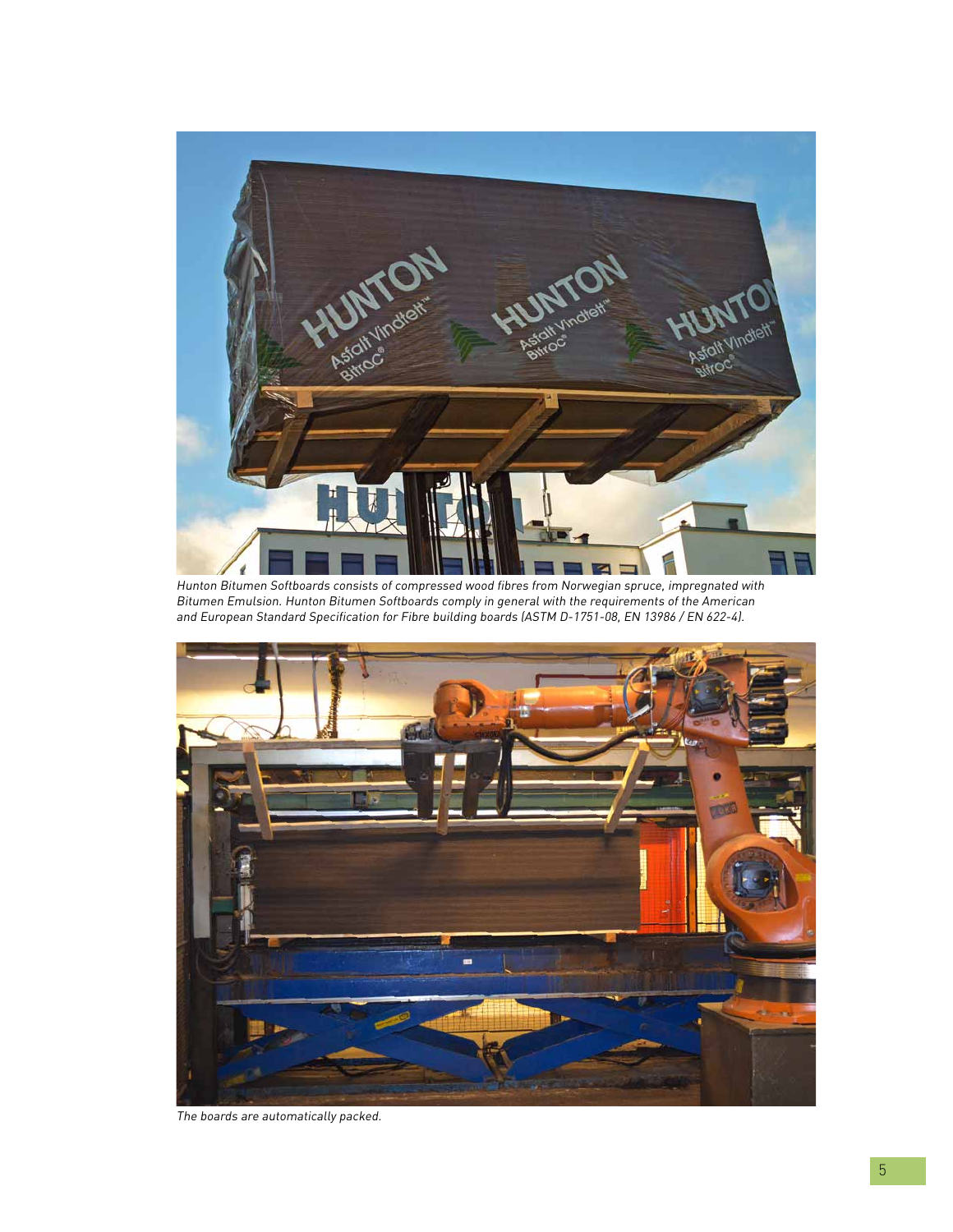# Expansion joints in concrete

Insulation joints between concrete slabs, walls and around column bases

### Expansion joint in vertikal walls

- Internal walls
- Boundary walls
- Sea defence walls
- Between new and existing building

### Expanison joint in concrete slabs

- Warehouses
- Factories
- Retail parks
- Hardstandings
- Airport Aprons and Taxiways
- Roads





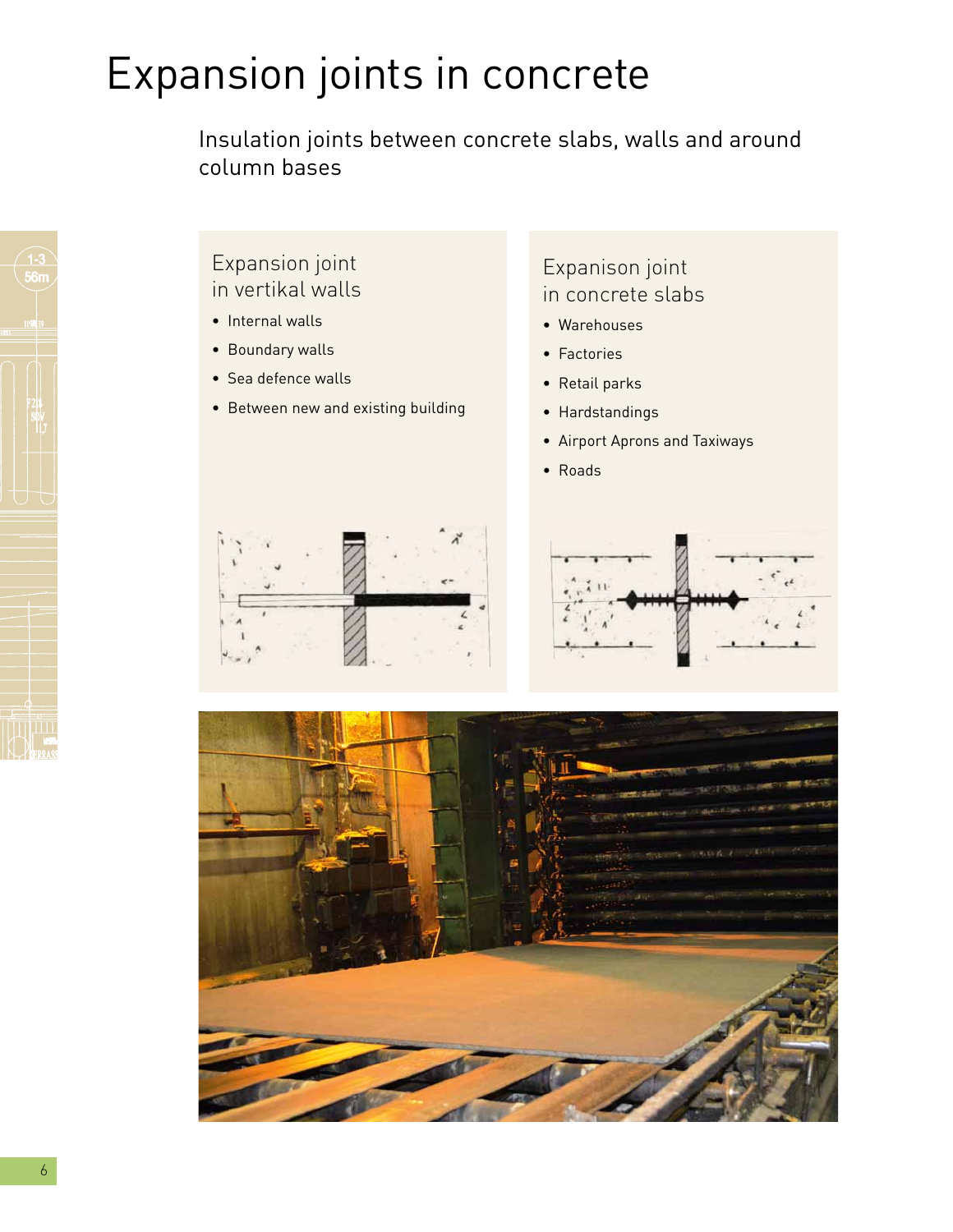# Expansion joint in concrete roof and slabs



Example of usage: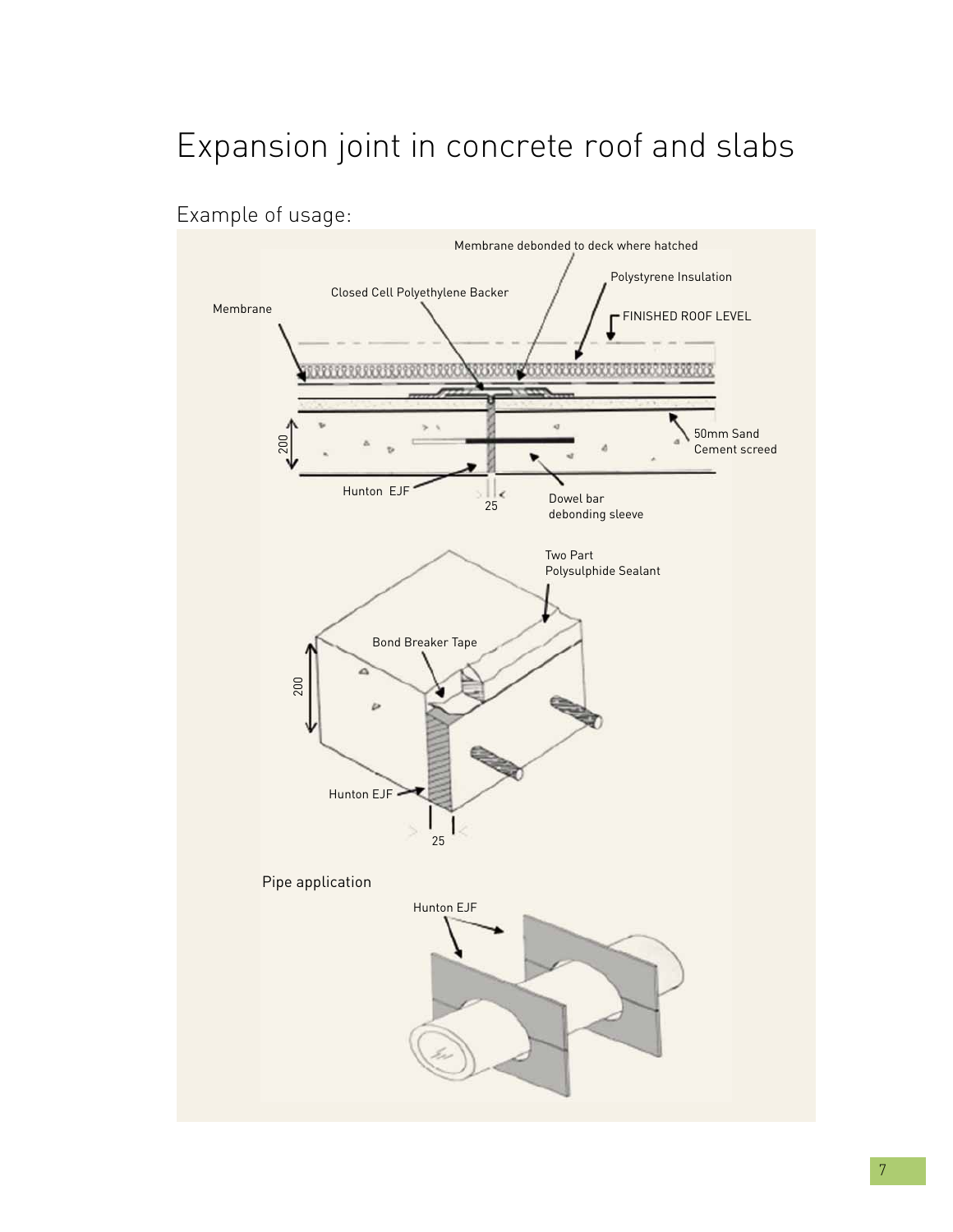## Protection to waterproofing membranes

- Basements
- Retaining walls
- Lift pits

## Example of usage:

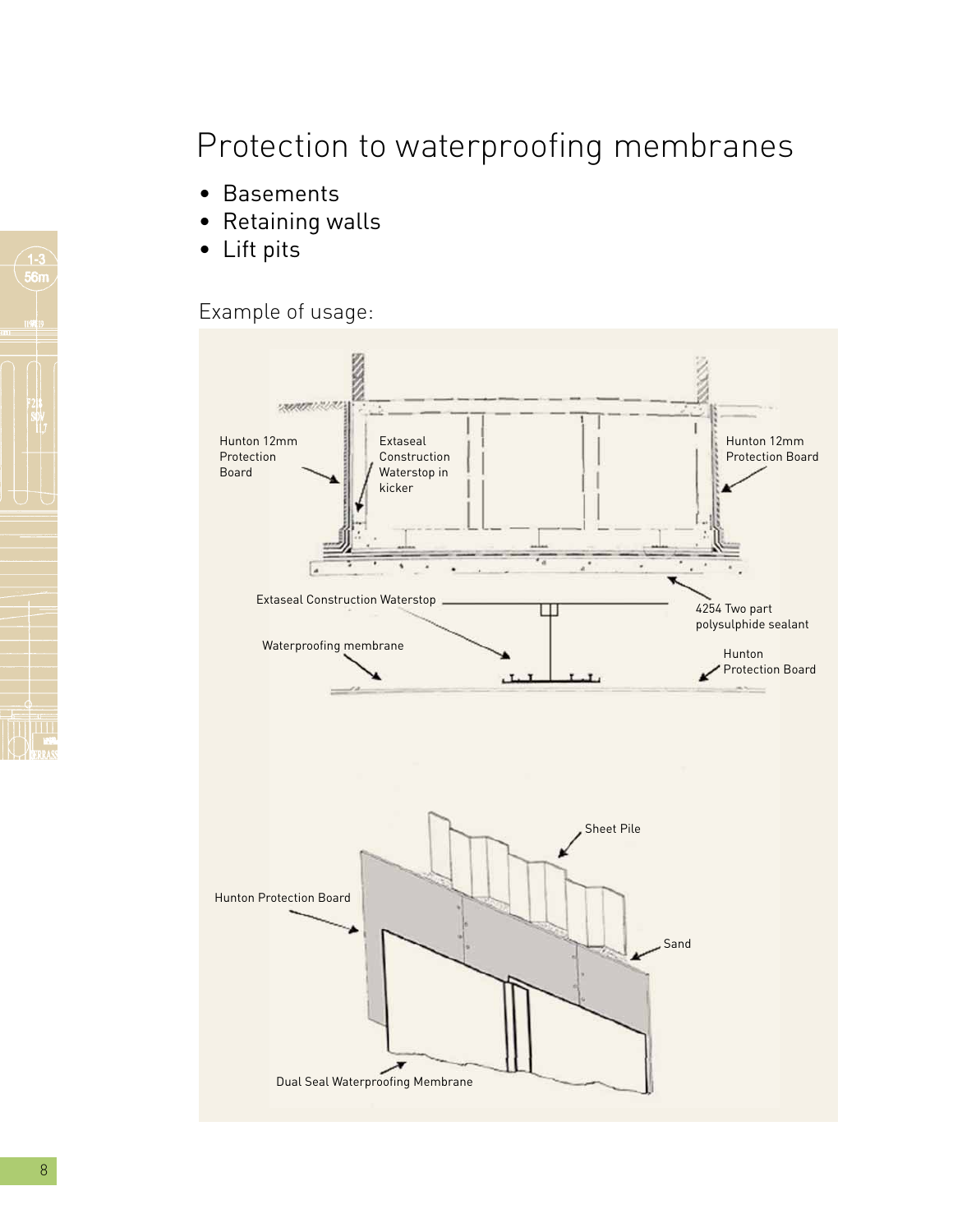# Technical data sheet

### Usage:

Hunton Bitumen Softboard is used as a general purpose expansion joint filler in concrete slab and wall construction, and as a protection board for waterproofing membranes.

#### Sizes / packing:

| Thickness:                  | 10 mm, 12 mm, 18 mm, 25 mm (max)<br>- other thicknesses can be offered on demand.             |
|-----------------------------|-----------------------------------------------------------------------------------------------|
| Sheet size:                 | 1220 x 2200 mm - for container shipments                                                      |
| Min. order:                 | 1x40 HC container = 18 pallets                                                                |
| Packing -<br>sheets/pallet: | $10 \text{ mm}$ : 110<br>$12 \text{ mm}$ : 92<br>$18 \text{ mm}$ : 62<br>$25 \text{ mm}$ : 45 |

#### Technical data:

Complies with ASTM D-1751-08 – regards with compression & recovery test (ASTM D545-08) EN 622-4 - fiberboards specification EN 13986 Compression & recovery (ASTM D-545-08) – recovery after compression: 80/82%. For more test results, please see latest quality reports & test report from independent laboratory.

#### Typical test results (EN 622)

| Thickness tolerance (%):   | $+/-7\%*$                  |
|----------------------------|----------------------------|
| Recovery (%):              | $80 - 83$                  |
| Density kg/m3              | 220-250                    |
| Asphalt content (20% bit): | $17 - 23%$                 |
| Water absorption (2 hrs):  | $16\% - 22\%$ <sup>*</sup> |
| Swelling (2 hrs):          | $3,2 - 4,8%$               |
| Bending strength (N/MM2):  | 1,8                        |
|                            |                            |

\*depending on thickness

Hunton also produces bitumen boards with more than 35% bitumen – according to ASTM D-1751-08. Test results on request.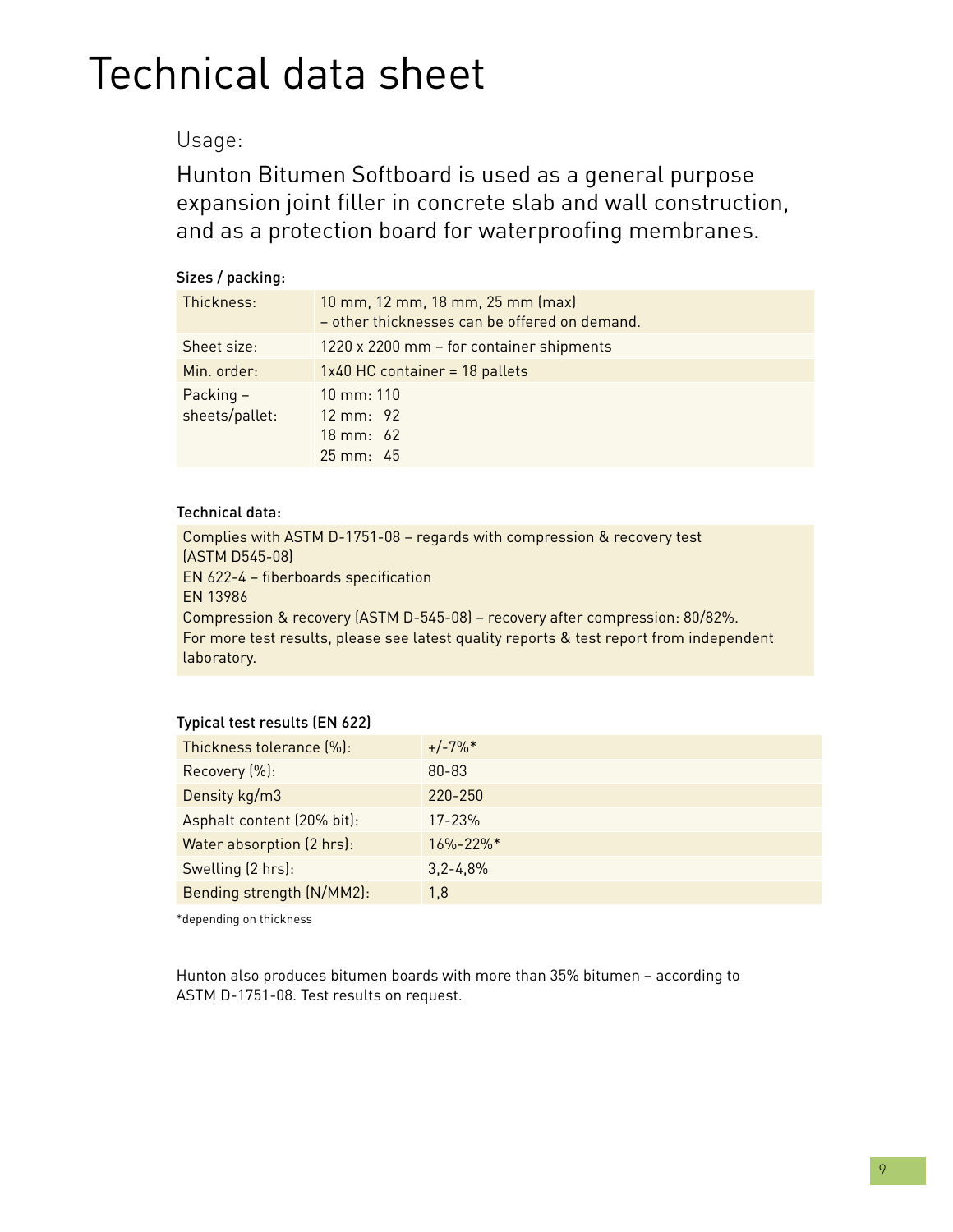# References

- M25 London Orbital Motorway
- Chek Lap Kok International Airport, Hong Kong
- AL-AWEIR Power Station Dubai
- International Airport—Extension Bahrain
- Transportation Roads Improvement Program (TRIP) Abu Dhabi
- Dubai Festival City
- Down Town near Burj Dubai (tallest building)
- Al Naboodah Engineering: Dubai Terminal 3 project
- East Coast Cont & Trading (DIBBA): Damos Hotel
- Bin Beliala Cont: Al Nahda Building Construction
- McCarran Airport, Las Vegas, Nevada
- Philadelphia International Airport
- University of Arizona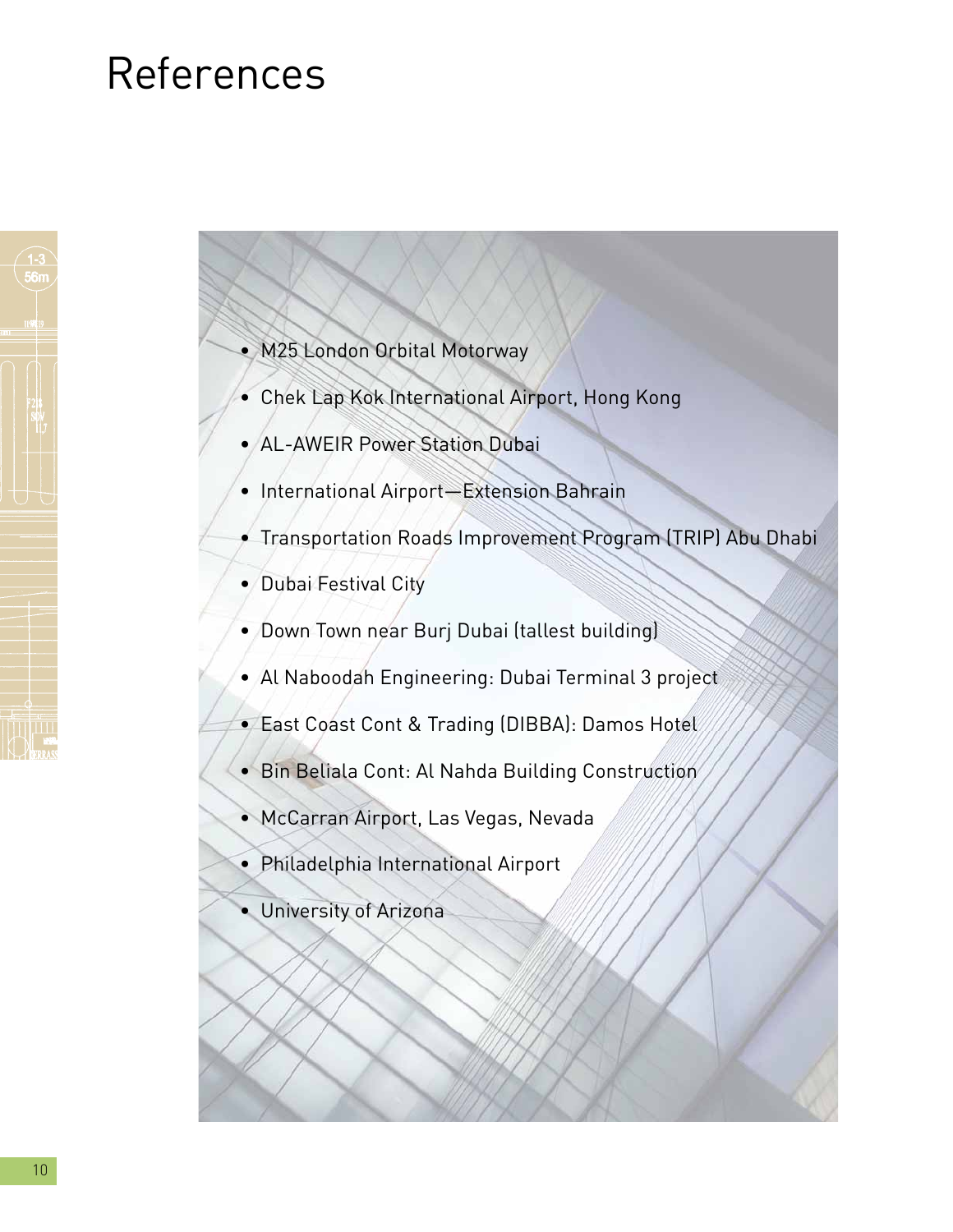





Down town near Burj, Dubai University of Arizona Chek Lap Kok Airport, Hong Kong









Part of the production line – Gjøvik.